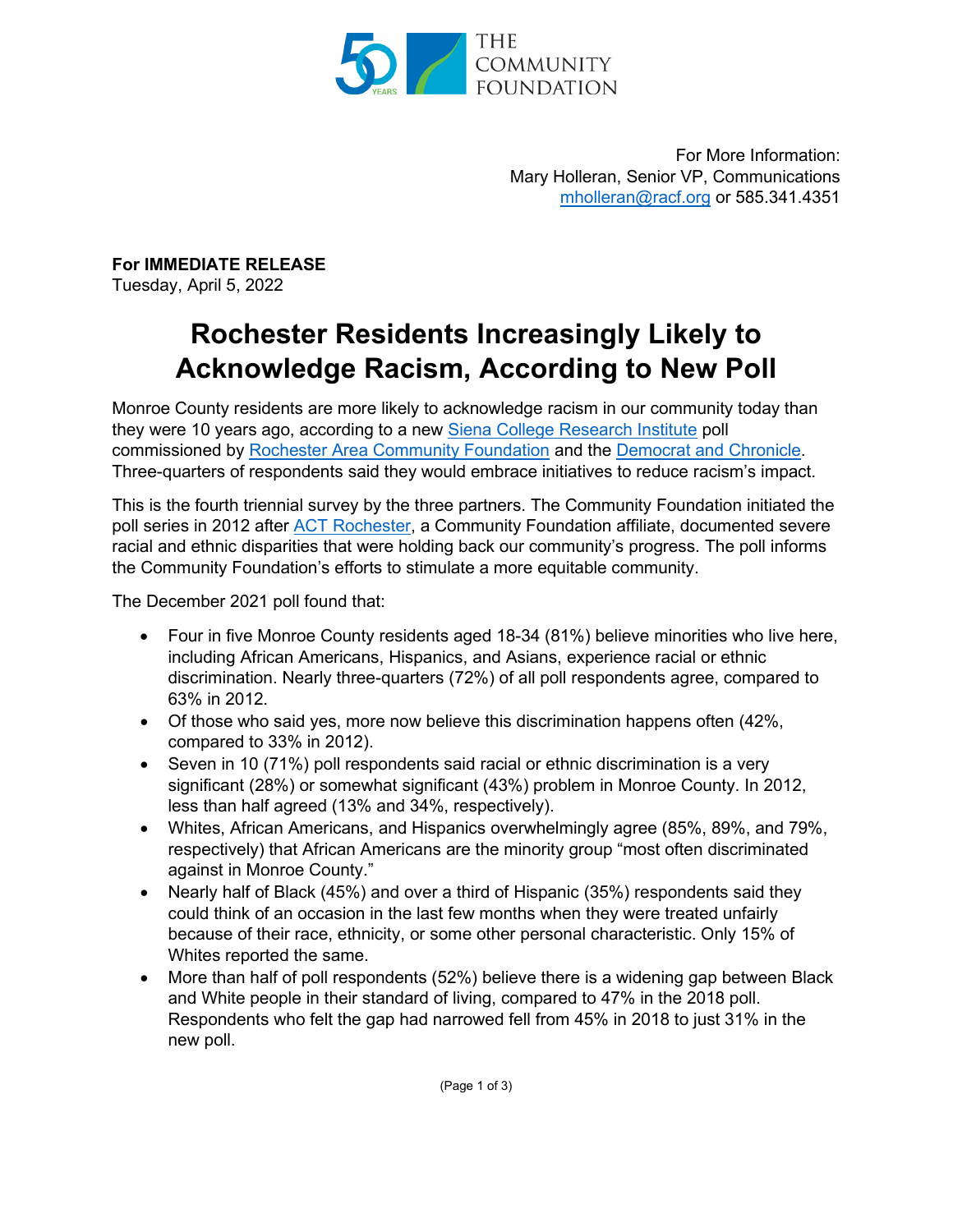

Discrimination is associated most often with job or retail settings:

- Respondents who reported personal discrimination were most likely to say that happened at their place of work (40%) or in a store (36% — down from 46% in 2018).
- Seven in 10 (70%) poll respondents strongly or somewhat agree that "no matter what we like to believe about ourselves, too often minorities are treated differently than Whites in stores or in other regular business type settings."
- While half of Monroe County residents (50%) believe that minorities "have as good a chance as Whites in their community to get any kind of job for which they are qualified," that response rate declined from 66% in 2012. Those who disagree rose to 44% from 31% in 2012.

"Monroe County residents increasingly recognize the impact of discrimination on their neighbors," said Jennifer Leonard, president and CEO of the Community Foundation. "The poll shows that they are now more aware and, possibly as a result, support efforts to redress historic inequities."

Among those efforts, at least three-quarters of poll respondents said they would support:

- Establishing new schools with specialized curricula that would be open to both suburban and urban students (75%), a concept promoted by the Great Schools for All initiative.
- A plan to create more affordable housing in the suburbs (76%).
- A jobs program that would encourage employers to hire those in poverty (82%).
- Ensuring local minority-owned businesses have access to more loans (76%).

A clear majority of poll respondents supported the following proposals, which included teaching students the local history of racism:

- Directing funding to benefit "neighborhoods that house groups that have been adversely affected by discriminatory policies" (68%). This is a goal of local efforts, such as that of the [North Star Coalition,](https://www.northstarroc.com/) to promote an inclusive recovery.
- Increasing instruction in public schools on the history of discrimination in Monroe County (65%), an effort currently advanced by the [PathStone Foundation.](https://pathstone.foundation/)
- More diverse neighborhoods in Monroe County (58%, up from 53% in 2018).

Local awareness of institutional and structural racism has grown thanks to efforts like the [RASE](https://rocrase.com/)  [Commission](https://rocrase.com/) and the [Urban League's Interrupt Racism,](https://www.urbanleagueroc.org/interruptracism) which encompasses the former Racial Equity and Justice Initiative.

Half of poll respondents (51%) strongly or somewhat agreed with this position: "Some have said that one reason many people, especially many people of color, cannot break free from poverty is that the deck is stacked against them, that is, there are public policies, and practices in the marketplace, that advantage White people and disadvantage people of color."

The "strongly agree" group has risen from 16% to 25% since 2015.

Poll findings also confirmed concerns about local problems like violence, public education, and unequal treatment for people of color by the courts and police.

Complete survey results are available [here.](https://www.racf.org/wp-content/uploads/2022/04/Siena-Poll-Crosstab-Data-Linked-in-April-5-2022-Press-Release.pdf)